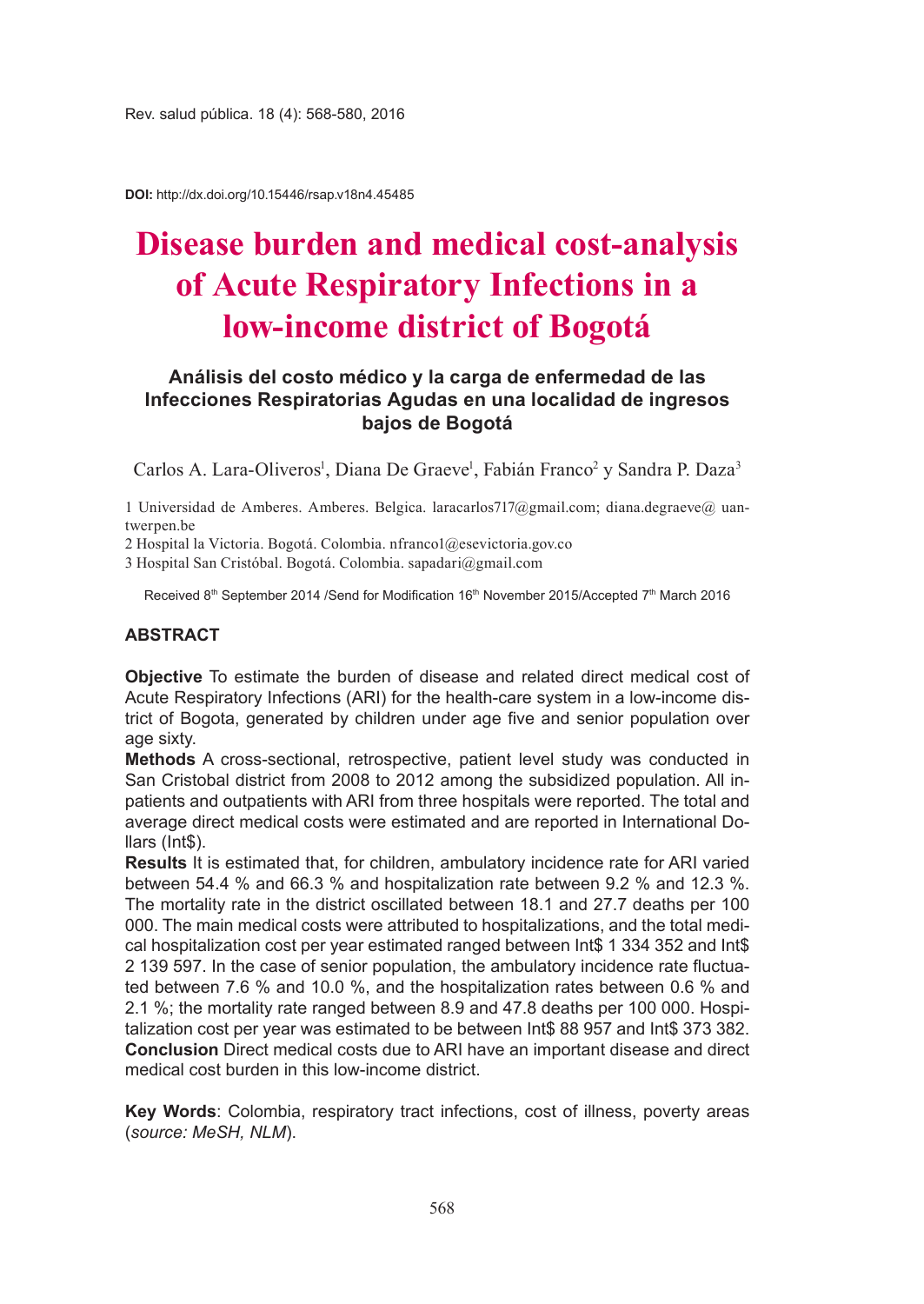#### **RESUMEN**

**Objetivo** Estimar la carga de enfermedad y los costos médicos directos relacionados con las Infecciones Respiratorias Agudas (IRA) para el sistema de salud en una localidad de bajos ingresos de Bogotá, en niños menores de cinco años y adultos mayores de sesenta años.

**Métodos** Se realizó un estudio retrospectivo transversal a nivel de paciente en la localidad de San Cristóbal desde 2008 y 2012 en la población subsidiada. Se reportaron todos los pacientes hospitalizados y ambulatorios de tres hospitales públicos debido a IRA. Se estimaron los costos médicos directos relacionados. Los costos fueron convertidos en dólares internacionales (Int\$).

**Resultados** En niños. Se estimó que la incidencia ambulatoria para IRA varió entre 54,4 % y 66,3 % y la tasa de hospitalización varió entre 9,2 % y 12,3 %. La tasa de mortalidad en el distrito osciló entre 18,1 y 27,7 muertes por 100 000 niños. Se estimó que el costo de las hospitalizaciones oscilaron anualmente entre Int\$ 1 334 352 y Int\$ 2 139 597 representado la más importante carga financiera. En adultos, la incidencia ambulatoria fluctuó entre 7,6 % y 10 %. Las tasas de hospitalización variaron entre el 0,6 % y el 2,1 %. Mientras que la tasa de mortalidad varió entre 8,9 y 47,8 muertes por 100 000. Para hospitalizaciones se estimó un costo total por año entre Int\$ 88 957 y Int\$ 373 382.

**Conclusión** Los costos médicos debido a IRA tienen una carga económica importante para el sistema de salud y los hogares en esta localidad.

**Palabras Clave**: Colombia, infecciones del sistema respiratorio, costo de enfermedad, áreas de pobreza, Colombia (*fuente: DeCS, BIREME*).

 $\sum$  orldwide, disease burden caused by Acute Respiratory Infections (ARI) in 2011 was estimated at 117 million Disability Adjusted Life Years and 2.8 million deaths (1,2). ARI are among the leading causes of death in children but diagnosis and attribution are difficult (3). ARIs represent an important economic burden (4).

In Colombia, from 2007 to 2011, the number of reported ARI increased, as well as the number of fatalities. In 2011, a cumulative total of 4,168,783 ARIs cases were reported by the national surveillance system (Sistema Nacional de Vigilancia en Salud Pública) and approximately 706 fatalities were reported in children under five years of age (5). The etiology of ARI is given by a diverse group of bacteria and viruses (6).

In 2010, the incidence of respiratory viruses, according to the Colombian National Institute of Health (Instituto Nacional de Salud, INS) showed that the respiratory syncytial virus caused 62 % of the cases studied, followed by influenza viruses (24 %) and parainfluenza viruses (8 %). Children are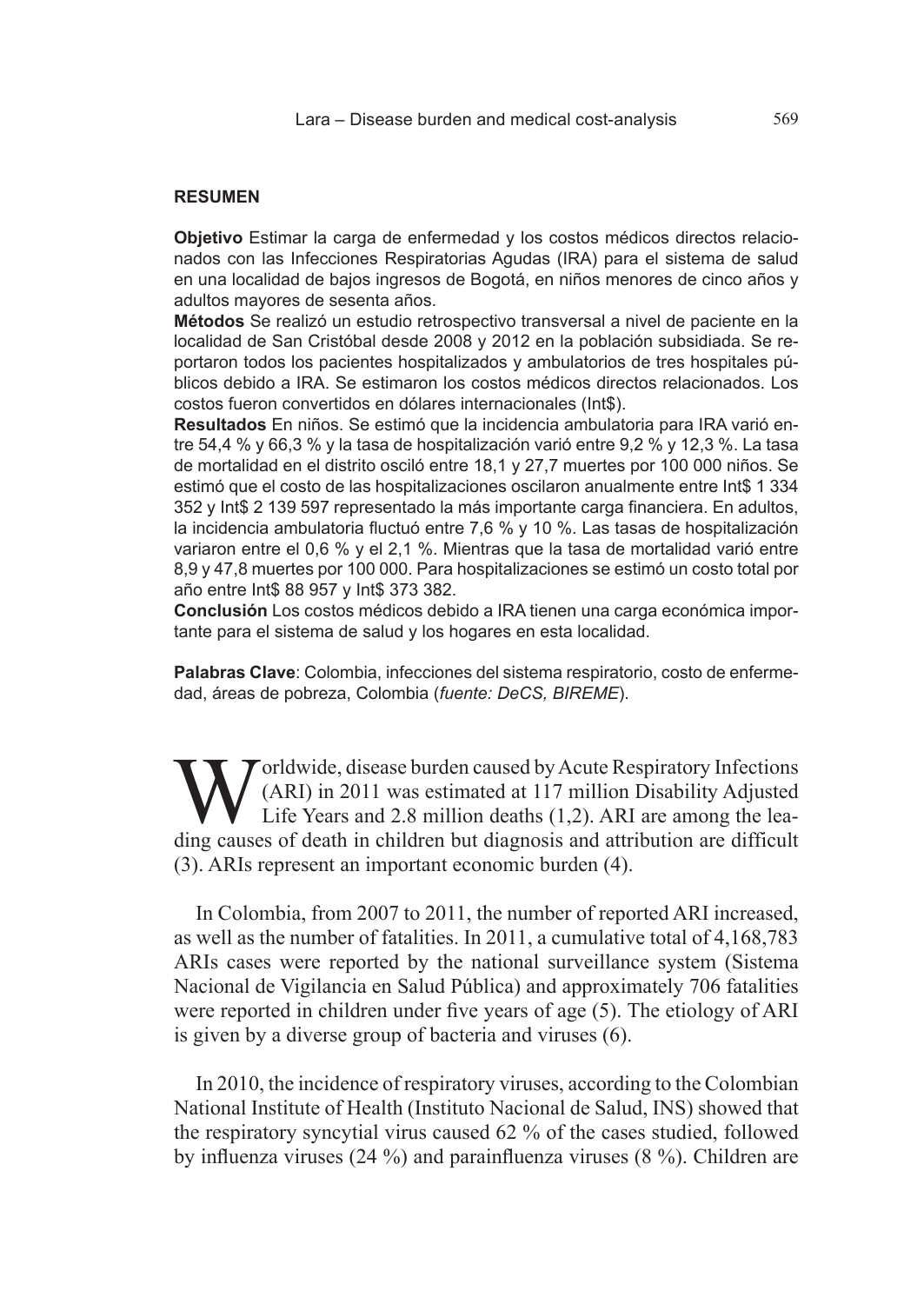the most affected group (7). Another age group highly vulnerable to ARI is senior population, causing hospitalizations and mortalities (8).

ARIs are one of the main causes of hospitalization, generating an important health utilization and absenteeism, therefore, impacting the economic system (3,6,9-12). In 2012, nationally, the associated mortality for ARIs was estimated at 13.35 deaths per 100,000 children under five (13).

There is limited data about the direct medical and epidemiological burden of these infections, especially among the low-income population (12,14,15). Understanding the direct medical cost of ARIs is important in order to prioritize a more efficient health intervention to decrease the economic and disease burden. Therefore, the aim of this study is to estimate the direct medical cost of ambulatory and hospitalized cases of ARIs in a low-income district of Bogota, based on a population of children under five years of age and seniors over sixty years of age.

The population of Bogota accounts for more than 15 % of the country's population. Located in Bogota, the district of San Cristobal had an estimated population of 409,799 in 2011 (16). In 2012, the Gross National Income per capita was estimated at Int\$ 4,758.01 for San Cristobal district only (16-19). Approximately 34.0 % of the population of San Cristobal is classified in the two lowest income strata of the country (16,17).

Similarly to the rest of the country, the health system of the population of San Cristobal is covered by two regimes: contributive and subsidized. The contributive system, representing 62.1 % of the district population, includes patients that can afford a premium rate. The subsidized regime, representing 37.9 % of the district population, consists of patients that are not able to pay a premium rate and are allowed to seek health services from public healthcare providers (12,17,20).

#### **METHODS**

A cross-sectional retrospective study was conducted to assess the burden of disease and direct medical cost attributable to ARI between January 2008 and December 2012, in children under five and seniors over sixty years, of the subsidized population, in three hospitals. These two age groups are at considerably higher risk of contracting ARIs and developing severe forms of the diseases (5,21,22).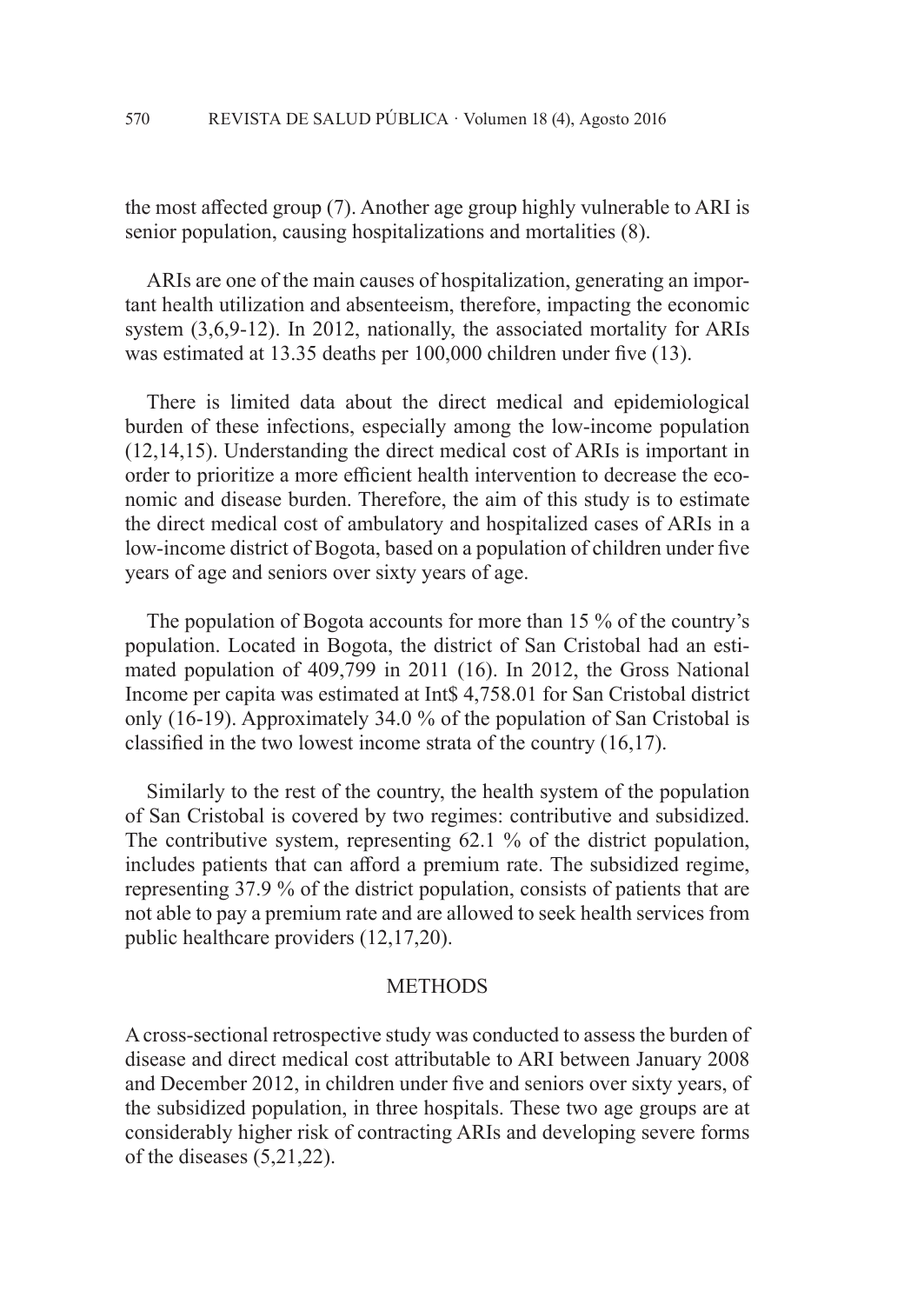The Individual Registry of Health Services (Registro Individual de Prestación de Servicios or RIPS) was used, which include the following patient information: identification number, patient name, age, gender, home address, insurance status (subsidized or contributive), purpose of the consultation, treatment, start and end dates of treatment and medical diagnosis codified according to the International Statistical Classification of Diseases and Related Health Problems version 10 (ICD-10) (12,23).

ARIs, according to the INS definition, are defined as "a group of infectious diseases caused by microorganisms that affect the upper and lower respiratory tract over a period of fifteen days, and can vary from a common cold to more severe complications such as pneumonia". For this study, the guidelines of the INS to classify ARIs were used, taking into account the following ICD-10 codes (6, 24):

• Acute infections of the upper respiratory tract: J00 to J06.

• Influenza (excluding influenza with pneumonia): J09, J10.1, J10.8, J11.1, J11.8.

- Pneumonia (including influenza with pneumonia): J10.0, J11.0 and J12 to J18
- Other acute infections of the lower respiratory tract: J20 J22.

The RIPS information from three public hospitals was analyzed, covering all patients within the subsidized system. The three hospitals correspond to increasing levels of complexity: San Cristobal Hospital (first healthcare level), San Blas Hospital (second healthcare level) and La Victoria Hospital (third healthcare level) (17).

The total size of the subsidized population of the studied age groups was calculated from estimations provided by the National Bureau of Statistics [Departamento Administrativo Nacional de Estadística] in 2012 (16,17). For both age groups, the burden of disease caused by ARIs was assessed using RIPS databases and the definition of burden of disease was restricted to the related morbidity and mortality of ARIs, and related ambulatory and hospitalized cases.

Using these individual patient records, the ICD-10 codes, the predefined time period and target population, patients with an ambulatory episode or hospitalization in one of the three hospitals were selected. The mortality rates for both groups caused by ARIs were estimated based on the mortality database of Bogota's Health Services taking into account, for example, unspecified pneumonia as the main cause of death (25,26).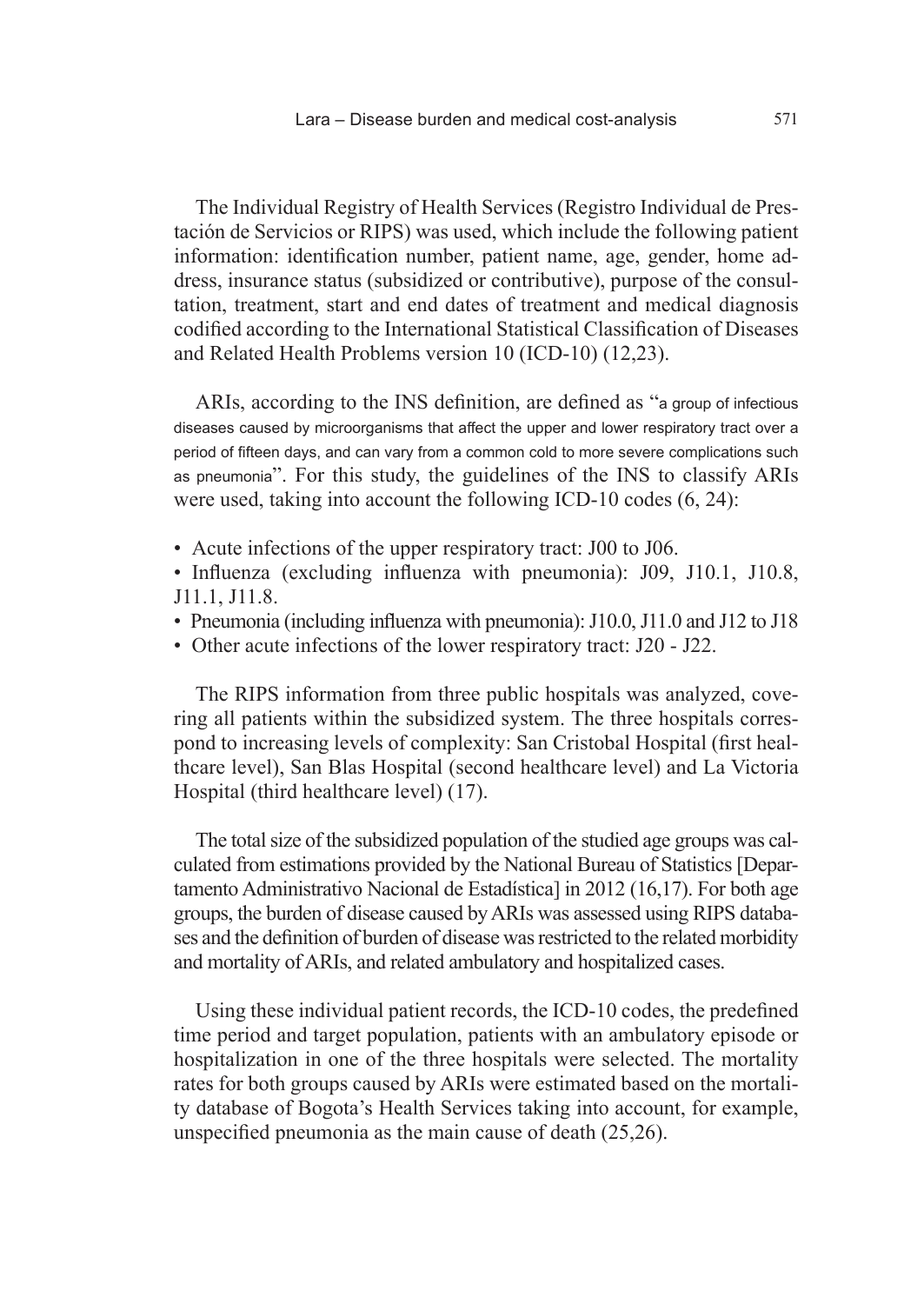Direct medical costs caused by the disease include costs of visits, drugs and diagnostic tests. The number of visits could be derived from RIPS. Treatment procedure was taken from national guidelines and costs from the hospital standard procedure cost (27,28). Ambulatory cases were categorized in two groups: the first group. ARIs cases excluding pneumonias, it was assumed that both age groups were treated with antipyretics; the second group, including all causes of pneumonia, consisted of ICD 10 codes (J10.0, J11.0 and J12 to J18). It was also assumed that, for both age groups, diagnosis was obtained through thorax X-ray and patients were treated with antipyretics and antibiotics. The average cost per treatment for each age group and healthcare level was estimated.

Data about hospitalizations, administered treatments and related direct costs (diagnostic, treatment, pharmaceutical and medical devices costs) registered in RIPS and retrieved for analysis were used to calculate the average cost per patient. The cost of treatment items included bed-cost per day, the physician's salary, oxygen therapy and the cost of the Intensive Care Unit if applicable. The pharmaceutical cost included the different costs of antibiotics, antipyretics, nebulized bronchodilator therapies and other medications.

In order to compare the different costs by year, all costs were converted to real prices in 2008. To convert nominal prices of a specific year during the period between 2008 and 2012 into real prices, the cumulative inflation rate from 2008 until a specific year was applied (29). Colombian pesos were then converted to international dollars Int\$, using the purchasing power parity from the International Monetary Fund (30,31).

## **RESULTS**

In the temperate climate of the northern hemisphere, ARIs have a clear seasonal peak during winter (32,33). In this study, a consistent epidemiological peak in April, which historically is the rainiest month, was observed in children (32). The epidemiological peak is less pronounced (Figure 1.b) in senior population. During the pandemic A (H1N1) of 2009, the epidemiological peak emerged earlier in September and was more evident (Figure 1) in both age groups.

Children of the subsidized regime presented an ambulatory incidence between 54.4 % in 2012 and 66.3 % in 2009 (Table 1). Seniors of the subsidized regime presented an ambulatory incidence between 7.6 % in 2008 and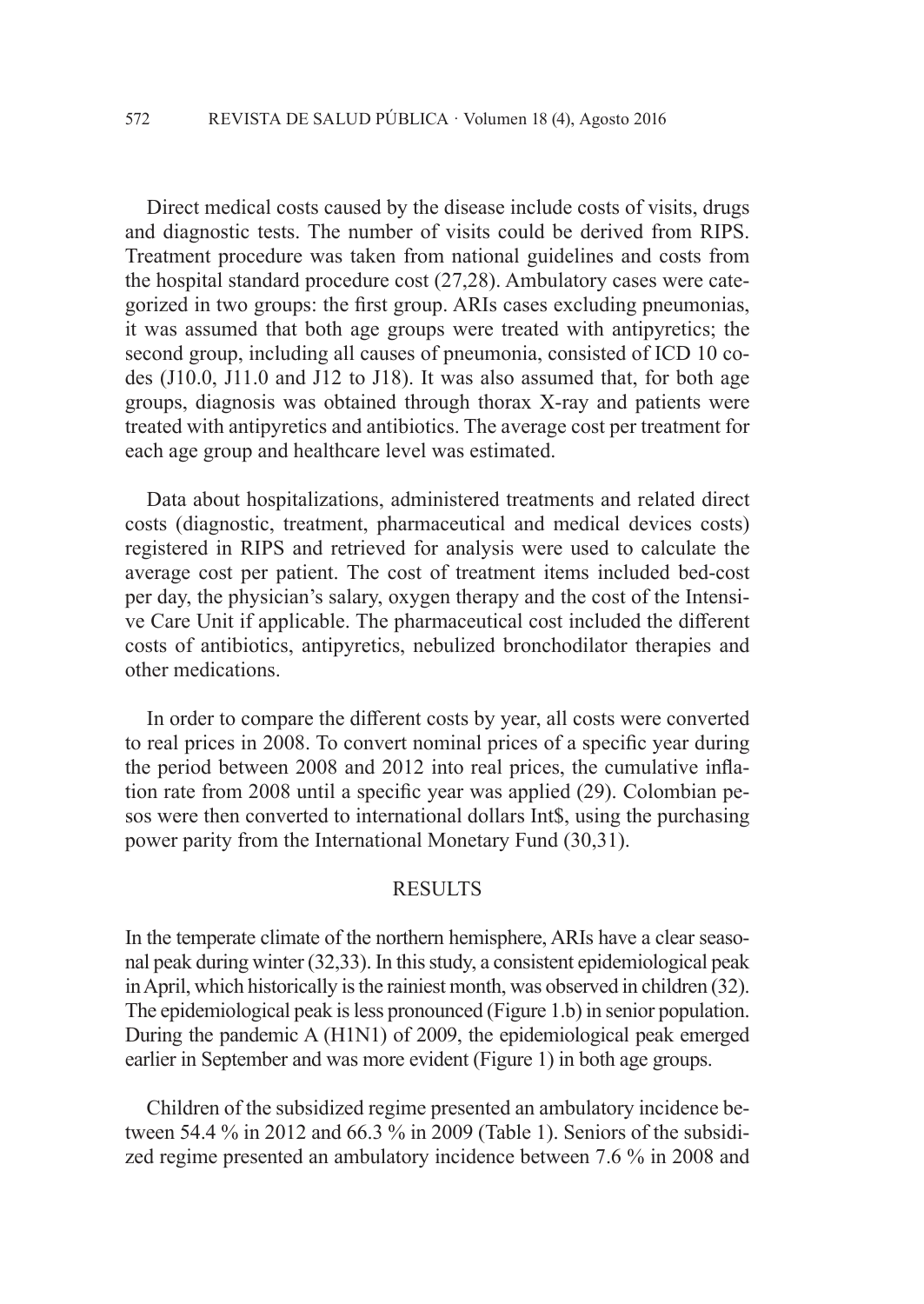10.0 % in 2010 (Table 1). A hospitalization rate between 9.2 % in 2010 and 12.3 % in 2012 (Table 1) was identified for children, and between 0.6 % in 2008 and 2.1 % in 2012 for seniors (Table 1). The death rate varied between 18.1 deaths and 27.7 deaths per 100,000 children in 2010 and 2012, respectively, and for seniors, death rate ranged between 8.9 deaths and 47.8 deaths per 100,000 for the years 2008 and 2011, respectively (Table 1).





b. ARIs ambulatory cases for seniors

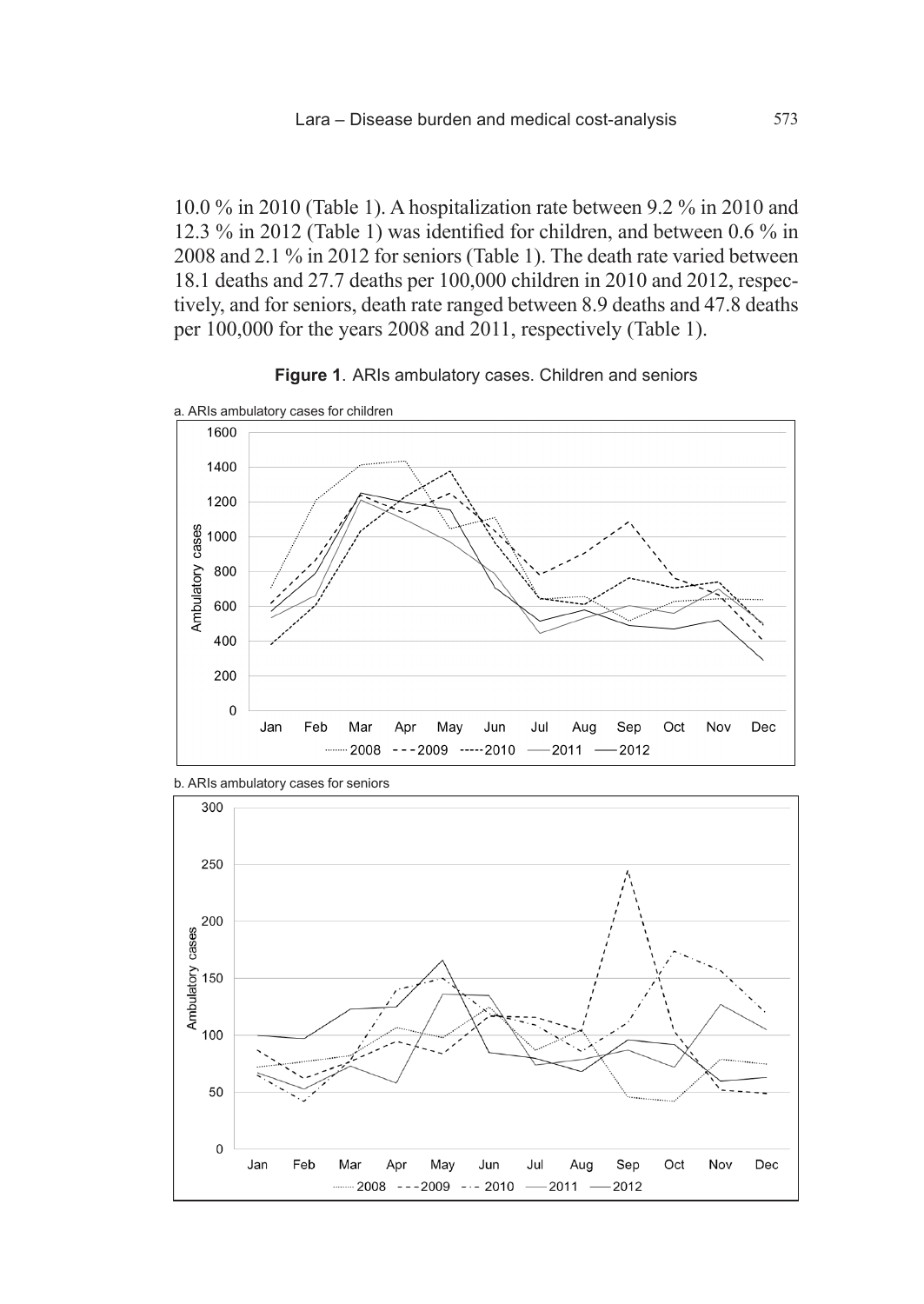|                                                                | <b>TADIC T.</b> AND DUIDELL OF GISCASE TOF DOLL AGE GLOUPS |        |        |        |                 |  |  |
|----------------------------------------------------------------|------------------------------------------------------------|--------|--------|--------|-----------------|--|--|
| Burden of disease                                              | 2008                                                       | 2009   | 2010   | 2011   | 2012            |  |  |
|                                                                | Children under five                                        |        |        |        |                 |  |  |
| Total ambulatory cases                                         | 11.170                                                     | 11.239 | 10.001 | 9.059  | 8.939           |  |  |
| Total hospitalization cases                                    | 1.645                                                      | 1.676  | 1.546  | 1.937  | 2.017           |  |  |
| <b>Total deaths</b>                                            | 12                                                         | 12     | 8      | 11     | 12 <sup>2</sup> |  |  |
| District population under five                                 | 45.344                                                     | 44.736 | 44.166 | 43.820 | 43.366          |  |  |
| Subsidized children population at district level<br>$(37.9\%)$ | 17.185                                                     | 16.955 | 16.739 | 16.608 | 16.436          |  |  |
| Subsidized incidence ambulatory cases %                        | 65.0                                                       | 66.3   | 59.7   | 54.5   | 54.4            |  |  |
| Subsidized hospitalization rate %                              | 9.6                                                        | 9.9    | 9.2    | 11.7   | 12.3            |  |  |
| District mortality rate per 100, 000 children                  | 26.5                                                       | 26.8   | 18.1   | 25.1   | 27.7            |  |  |
|                                                                | Seniors over sixty                                         |        |        |        |                 |  |  |
| Total ambulatory cases                                         | 1.014                                                      | 1.203  | 1.373  | 1.083  | 1.191           |  |  |
| Total hospitalization cases                                    | 71                                                         | 116    | 134    | 185    | 310             |  |  |
| <b>Total deaths</b>                                            | 3                                                          | 6      | 11     | 18     | 14              |  |  |
| District population over sixty                                 | 33.577                                                     | 34.919 | 36.345 | 37.652 | 39.028          |  |  |
| Subsidized senior population district level (37.9)<br>$%$ )    | 12.726                                                     | 13.234 | 13.775 | 14.270 | 14.792          |  |  |
| Subsidized incidence ambulatory cases %                        | 8.0                                                        | 9.1    | 10.0   | 7.6    | 8.1             |  |  |
| Subsidized hospitalization rate                                | 0.6                                                        | 0.9    | 1.0    | 1.3    | 2.1             |  |  |
| District mortality rate per 100.000 seniors                    | 8.9                                                        | 17.3   | 30.3   | 47.8   | 35.9            |  |  |

| <b>Table 1</b> . ARIs Burden of disease for both age groups |  |
|-------------------------------------------------------------|--|
|-------------------------------------------------------------|--|

For children, the average cost per ambulatory ARIs, excluding pneumonias, was estimated between Int\$ 15.6 in 2012 and Int\$ 26.9 in 2009. The average cost per ambulatory ARIs for all pneumonias was estimated between Int\$ 45.2 in 2012 and Int\$ 60.8 in 2009. For all ambulatory cases, a total cost per year was estimated between Int\$ 209,174 in 2011 and Int\$ 284.570 in 2009. It was observed that the maximum value for the total cost occurred in 2009, during the influenza pandemic of A (H1N1).

For seniors, the average cost per ambulatory ARI episode, excluding pneumonias, was estimated between Int\$ 15.5 in 2012 and Int\$ 24.9 in 2009. The average cost per episode for all pneumonias was estimated between Int\$ 43.0 in 2012 and Int\$ 71.7 in 2008. For all ambulatory cases. a total cost per year was estimated between Int\$ 29.631 in 2008 and Int\$ 46.774 in 2010. The average cost incurred per hospitalized child due to ARIs in first healthcare level hospitals was estimated between Int\$ 228.5 in 2009 and Int\$ 280.5 in 2012. In second healthcare level hospitals. the average cost per hospitalized patient was estimated between Int\$ 717.8 in 2012 and Int\$ 785.6 in 2008. Finally. in third healthcare level hospitals. the average was estimated between Int\$ 1.067.5 in 2010 and Int\$ 1.492 in 2011 (Table 2). The total amount for the three hospitals was estimated per year between Int\$ 1.334.352 in 2010 and Int\$ 2.139.597 in 2011 (Table 2).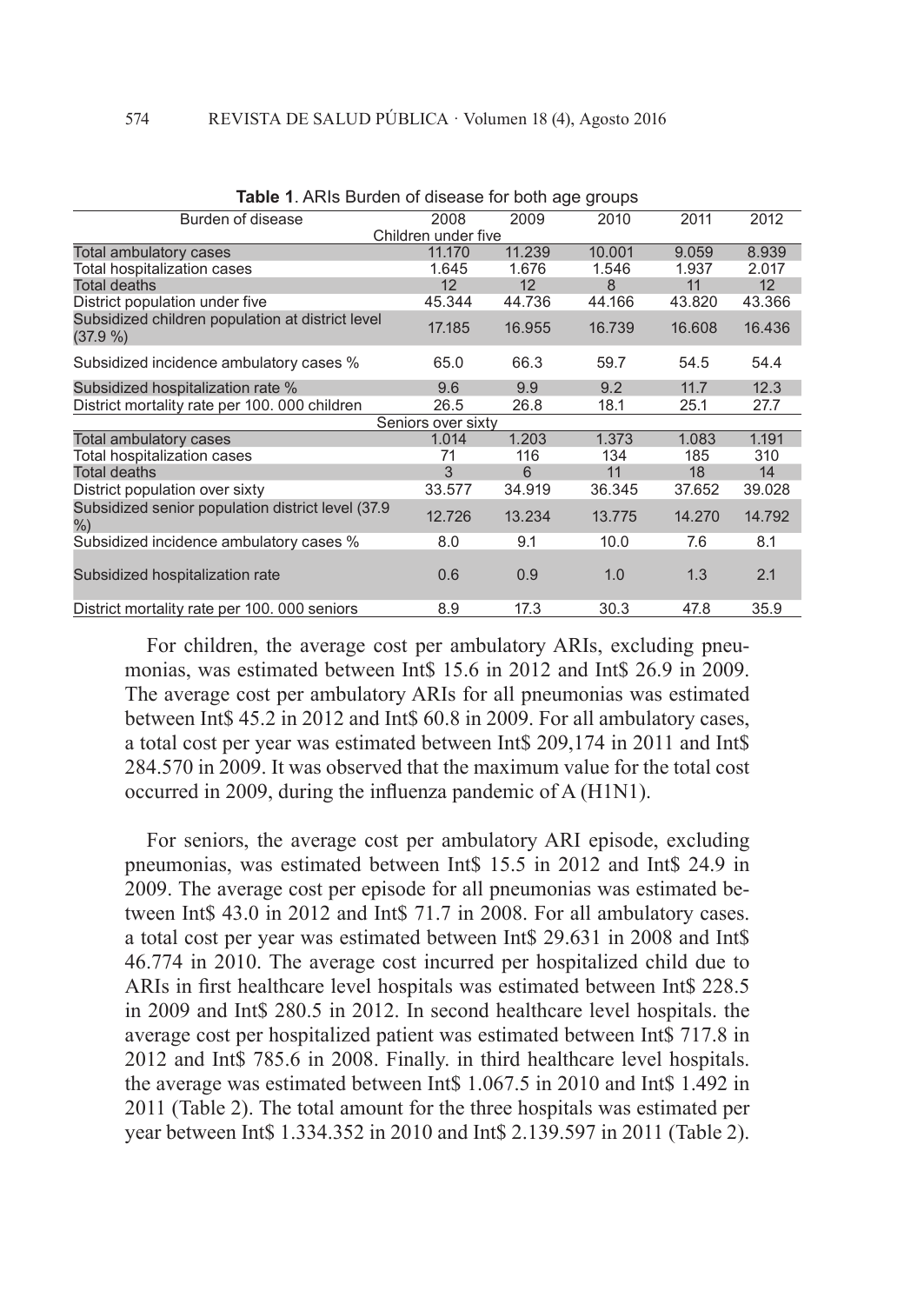| Description                                   |                         | 2008 (%)             | 2009 (%)             | 2010 (%)               | 2011 (%)             | 2012 (%)             |
|-----------------------------------------------|-------------------------|----------------------|----------------------|------------------------|----------------------|----------------------|
|                                               |                         |                      | Level 1              |                        |                      |                      |
| Total diagnostic tests 3 398,6<br>cost Int\$  | (7,1)                   | 6 302,1<br>(12, 4)   | 4 940,1<br>(12, 2)   | 4 8 7 6 , 9<br>(9,9)   | 3786,2<br>(9,8)      | 3786,2 (9,8)         |
| Total treatment care 37 008,6<br>cost Int\$   | (77,5)                  | 36 706,7<br>(72, 4)  | 30 697,5<br>(76,1)   | 38 359,6<br>(77,8)     | 28 264,6<br>(73,0)   | 28 264,6<br>(73,0)   |
| Total Pharmaceuti-<br>cal cost Int\$          | 4 502,8<br>(9,4)        | 4 566,6<br>(9,0)     | 2834,3<br>(7,0)      | 3994,6<br>(8,1)        | 5 0 5 7,9<br>(13,1)  | 5 057,9 (13,1)       |
| <b>Medical devices</b><br>costs Int\$         | 2840,7<br>(5,9)         | 3 158,7<br>(6,2)     | 1865,7<br>(4,6)      | 2059,2<br>(4,2)        | 1603,1<br>(4,1)      | 1603,1(4,1)          |
| Total level 1 Int\$                           | 47 750,6                | 50 734,0             | 40 337,6             | 49 290,2               | 38 711,7             | 38 711,7             |
| Total number of<br>cases                      | 180                     | 222                  | 164                  | 179                    | 138                  | 138                  |
| Average hospitalized<br>cost Int\$            | 265,3                   | 228,5                | 246.0                | 275,4                  | 280.5                | 280.5                |
|                                               |                         |                      | Level 2              |                        |                      |                      |
| Total diagnostic tests 77 070,9<br>cost Int\$ | (18, 3)                 | 78 012,6<br>(200)    | 97 097,1<br>(20,3)   | 79 990,5<br>(14,1)     | 99 371.5<br>(16.7)   | 99 371.5<br>(16.7)   |
| Total treatment care<br>cost Int\$            | 278<br>220,0<br>(66, 2) | 248 716,2<br>(63, 9) | 270 084,7<br>(56, 6) | 331 621,1<br>(58, 5)   | 354 254.5<br>(59.7)  | 354 254.5<br>(59.7)  |
| <b>Total Pharmaceuti-</b><br>cal cost Int\$   | 39 371,3<br>(9,4)       | 38 966,9<br>(10,0)   | 68 492,3<br>(14,3)   | 104 071,2<br>(18, 4)   | 88 474.8<br>(14.9)   | 88 474.8<br>(14.9)   |
| <b>Medical devices</b><br>costs Int\$         | 25 626,0<br>(6,1)       | 23 454,0<br>(6, 0)   | 41 691,7<br>(8,7)    | 51 263,7<br>(9,0)      | 51 525.6<br>(8.7)    | 51 525.6 (8.7)       |
| Total level 2 Int\$                           | 420<br>288,2            | 389 149,7            | 477 365,8            | 566 946,5              | 593 626.4            | 593 626.4            |
| Total number of<br>cases                      | 535                     | 518                  | 617                  | 737                    | 827                  | 827                  |
| Average hospitalized<br>cost Int\$            | 785,6                   | 751,3                | 773,7                | 769,3                  | 717,8                | 717,8                |
|                                               |                         |                      | Level 3              |                        |                      |                      |
| Total diagnostic tests 94 793,7<br>cost Int\$ | (9,4)                   | 97 483,2<br>(9,3)    | 80 919,4<br>(9,9)    | 127 596,8<br>(8,4)     | 134 646,4<br>(10, 4) | 134 646,4<br>(10, 4) |
| Total treatment care<br>cost Int\$            | 841<br>886,2<br>(83,1)  | 831 231,0<br>(79,2)  | 604 196,2<br>(74, 0) | 1 125 911,5<br>(73, 9) | 950 061,6<br>(73,1)  | 950 061,6<br>(73,1)  |
| <b>Total Pharmaceuti-</b><br>cal cost Int\$   | 38 794,5<br>(3,8)       | 85 711,5<br>(8,2)    | 102 395,6<br>(12,5)  | 230 194,5<br>(15,1)    | 178 292,2<br>(13,7)  | 178 292,2<br>(13,7)  |
| <b>Medical devices</b><br>costs Int\$         | 37 114,1<br>(3,7)       | 34 615,9<br>(3,3)    | 29 137,2<br>(3,6)    | 39 657,3<br>(2,6)      | 36 413,5<br>(2,8)    | 36 413,5 (2,8)       |
| Total level 3 Int\$                           | 1 0 1 2<br>588,5        | 1 049 041,5          | 816 648,4            | 1 523 360,1            | 1 299 413,7          | 1 299 413,7          |
| Total number of<br>cases                      | 930                     | 936                  | 765                  | 1 0 2 1                | 1052                 | 1052                 |
| Average hospitalized<br>cost Int\$            | 1088,8                  | 1 120.8              | 1 0 6 7 , 5          | 1492,0                 | 1 2 3 5 , 2          | 1 2 3 5 , 2          |
| Total hospitalized<br>costs Int\$             | 1480<br>627,4           | 1488925,3            | 1 334 351,9          | 2 139 596,7            | 1931751,8            | 1931751,8            |

**Table 2**. Hospitalized children: average and total cost per healthcare level and year

For seniors hospitalized due to ARIs at first healthcare level hospitals, the average cost per patient was estimated between Int\$528, 2 in 2010 and Int\$582,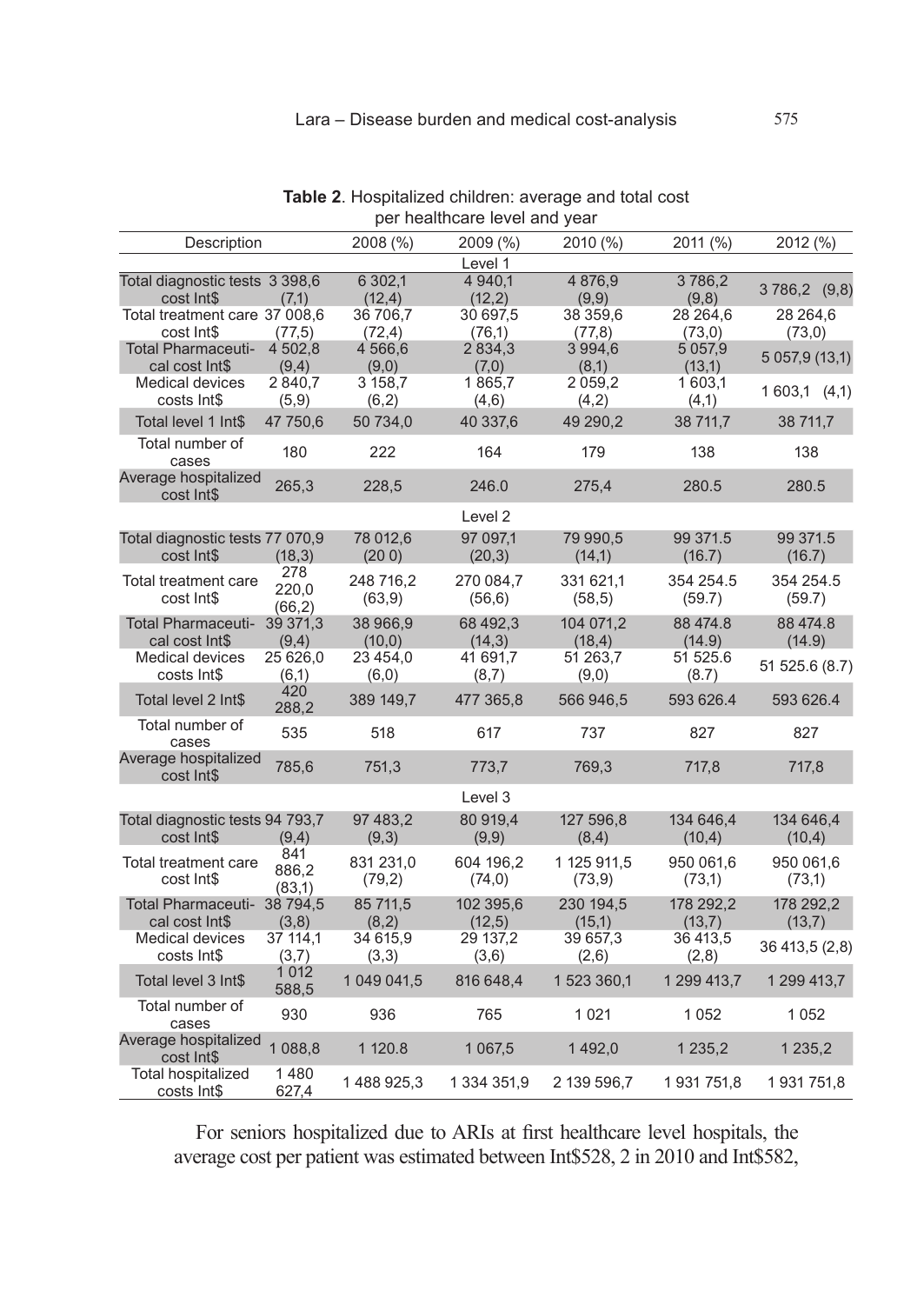8 in 2008. For second healthcare level hospitals, the average cost per patient was estimated between Int\$887, 1 in 2009 and Int\$1,130in 2012. At the third healthcare level hospitals, the average was estimated between Int\$ 1,352.5 in 2012 and Int\$2,440.5 in 2010 (Table 3). For the three hospitals, the total cost per year was estimated between Int\$88,957 in 2008 and Int\$373,382 in 2012 (Table 3).

| Description                       | 2008 (%)       | 2009 (%)          | 2010 (%)  | $2011 \, (\frac{6}{9})$ | 2012 (%)        |  |
|-----------------------------------|----------------|-------------------|-----------|-------------------------|-----------------|--|
|                                   |                | Level 1           |           |                         |                 |  |
|                                   | 85.1           | 1.058.0           | 512.7     | 240.5                   | 451.6           |  |
| Total diagnostic tests cost Int\$ | (3.6)          | (17.5)            | (9.3)     | (29)                    | (6.8)           |  |
|                                   | 1,775.6        | 3,958.8           | 4,414.5   | 7,556.8                 | 5,533.6         |  |
| Total treatment care cost Int\$   | (76.2)         | (65.3)            | (74.8)    | (92.5)                  | (83.7)          |  |
| Total Pharmaceutical cost Int\$   | 411.0          | 902.2             | 793.5     | 321.5                   | 587.3           |  |
|                                   | (17.6)         | (14.9)            | (14.3)    | (3.9)                   | (8.9)           |  |
| Medical devices costs Int\$       | 59.4           | 141.9             | 88.2      | 49.7                    | 35.3            |  |
|                                   | (2.5)          | (2.3)             | (1.6)     | (0.6)                   | (0.5)           |  |
| Total level 1 Int\$               | 2,331.1        | 6,060.9           | 5,538.9   | 8,168.4                 | 6,607.8         |  |
| Total number of cases             | $\overline{4}$ | 11                | 11        | 15                      | 12              |  |
| Average hospitalized cost Int\$   | 582.8          | 551.0             | 503.5     | 544.6                   | 550.6           |  |
| Level <sub>2</sub>                |                |                   |           |                         |                 |  |
| Tota diagnostic tests Int\$       | 4,236.5        | 3,224.2           | 1,897.7   | 4,141.9                 | 33,799.7        |  |
|                                   | (22.7)         | (18.2)            | (4.6)     | (10.9)                  | (18.4)          |  |
| Total treatment care cost Int\$   | 9,655.1        | 7,755.9           | 22,928.4  | 17,153.7                | 84,744.1        |  |
|                                   | (51.7)         | (43.7)            | (55.6)    | (45.1)                  | (46.0)          |  |
| Total Pharmaceutical cost Int\$   | 3,532.6        | 3,686.4           | 13,683.0  | 11,593.9                | 57,144.3        |  |
|                                   | (18.9)         | (20.8)            | (33.2)    | (30.5)                  | (31.0)          |  |
| Medical devices costs Int\$       | 1,255.9        | 3,075.6           | 2.739.4   | 5,117.4                 | 8,496.1         |  |
|                                   | (6.7)          | (17.3)            | (6.6)     | (13.5)                  | (4.6)           |  |
| Total level 2 Int\$               | 18,680.1       | 17,742.2          | 41,248.4  | 38,006.9                | 184,184.2       |  |
| Total number of cases             | 18             | 20                | 40        | 40                      | 163             |  |
| Average hospitalized cost Int\$   | 1,037.8        | 887.1<br>Level, 3 | 1,031.2   | 927.0                   | 1,130.0         |  |
|                                   | 10,220.7       | 16,811.5          | 25,838.5  | 33,577.3                | 28,585.4        |  |
| Total diagnostic tests cost Int\$ | (15.0)         | (11.5)            | (12.8)    | (15.4)                  | (15.7)          |  |
| Total treatment care cost Int\$   | 49,020.5       | 108,251.5         | 134,615.6 | 145,425.8               | 110,862.6       |  |
|                                   | (72.1)         | (74.1)            | (66.5)    | (66.9)                  | (60.7)          |  |
| Total Pharmaceutical cost Int\$   | 5,715.5        | 15,456.0          | 36,668.3  | 33,887.4                |                 |  |
|                                   | (8.4)          | (10.6)            | (18.1)    | (15.6)                  | 39,413.6,(21.6) |  |
| Medical devices costs Int\$       | 2,989.3        | 5,472.5           | 5,436.6   | 4,448.4                 | 3,728.7         |  |
|                                   | (4.4)          | (3.7)             | (2.7)     | (2.0)                   | (2.0)           |  |
| Total level3 Int\$                | 67,945.9       | 145,991.5         | 202,559.0 | 217.339.0               | 182,590.2       |  |
| Total number of cases             | 49             | 85                | 83        | 129                     | 135             |  |
| Average hospitalized cost Int\$   | 1,386.7        | 1,717.6           | 2,440.5   | 1,684.8                 | 1,352.5         |  |
| Total hospitalized costs Int\$    | 88,957.1       | 169,794.6         | 249,616.3 | 263,514.3               | 373,382.2       |  |

**Table 3**. Hospitalized seniors: average and total cost per healthcare level and year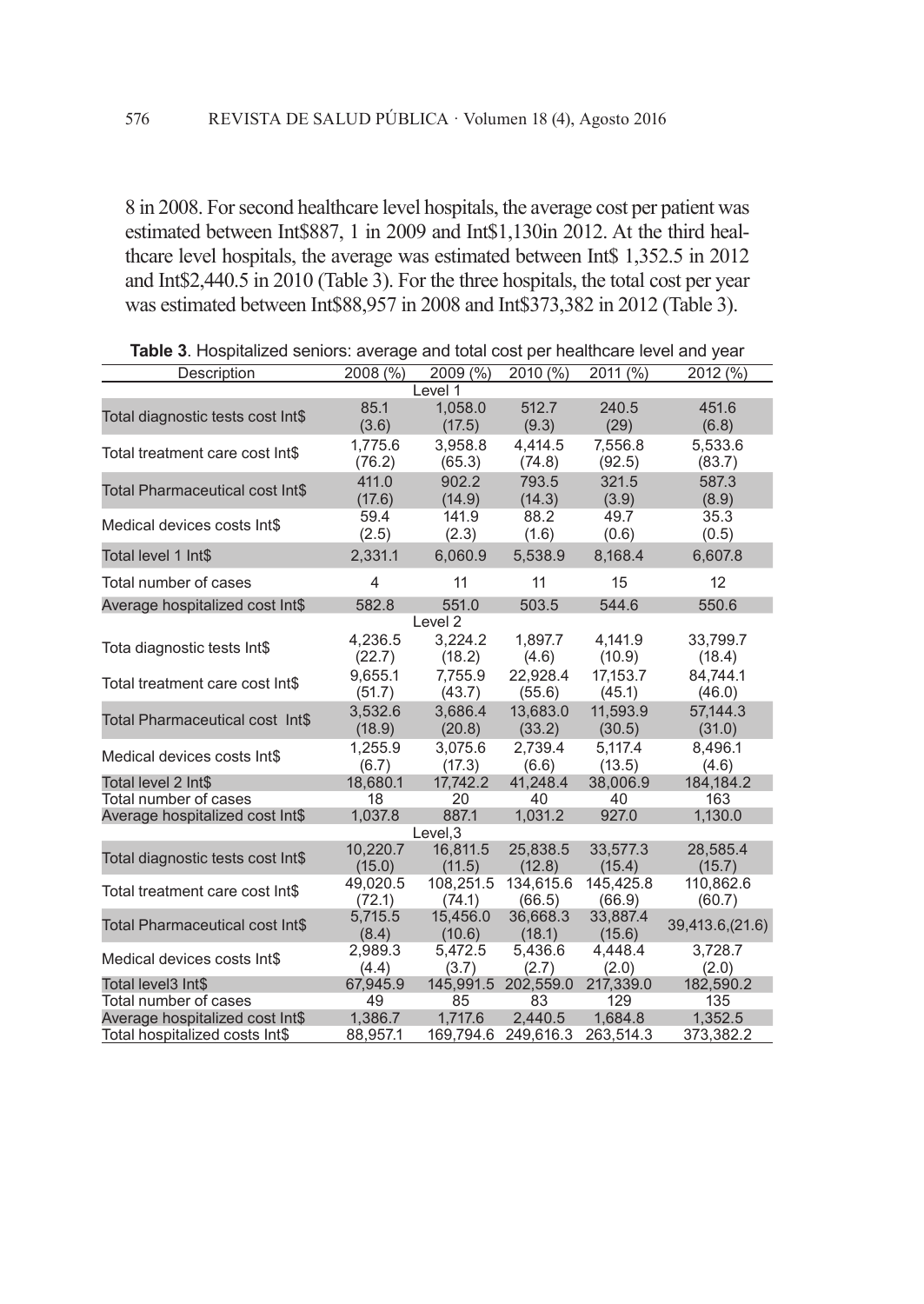#### **DISCUSSION**

Few studies have been conducted to calculate the average cost or yearly direct medical cost caused by ARIs. To the extent of our knowledge, this is the first study that correlates direct economic costs to an epidemiological burden in Colombia.

For both age groups, we observed that the incidence of ambulatory ARI episodes followed a seasonal pattern with one peak corresponding to the rainy period in April (Figure 1). This seasonal pattern offers us trustful consistency of the data. Furthermore, the yearly incidence of ambulatory cases for both age groups has a decreasing trend over the study period, especially for children, reaching its lowest level in 2012 (Table 1). Regarding yearly hospitalization rates, an increase in both age groups was noticed, reaching a maximum rate in 2012 for children (Table 1), for whom an overall increase in mortality rate at the district level with a value of 27.7 per 100,000 children was found. This value is higher than the national level of 13.45 per 100,000 children in 2012 (13, 26). In the subsidized population, the mortality rate may be more relevant due to a higher presence of risk factors. In seniors, the trend in the number of ambulatory cases and deaths is not clear probably because of the presence of co-morbidities.

In hospitalization cases, there is an increasing trend in the average and yearly total cost for both age groups, reaching a maximum level for children, in 2011 and for seniors in 2012; these costs increases are driven by the tertiary healthcare level.

Regarding hospitalization costs, compared to other national studies with children, we can see that our results of hospitalized pneumonia costs are close to the findings of Santamaria et al., of Int \$1,525.3 (34) and Castaneda-Orjuela et al. of USD \$1,175 (9). For seniors, our results of hospitalized cases are consistent with the ones by Ordonez et al. of USD \$1,932 (35).

Taking into account only the subsidized population is a limitation of these results, as well as the use of administrative data. ARI cases were selected based on the ICD-10 registration in the RIPS database and the records of cause of death in the mortality database, nonetheless, the strength of the administrative data is the inclusion of all subsidized population. A further limitation is that, for ambulatory cases, the average cost was calculated based on national medical protocols and not on patient records, which underestimates the direct ambulatory cost. To simplify our findings for the hospitalized costs, we calculated the average cost, which limited the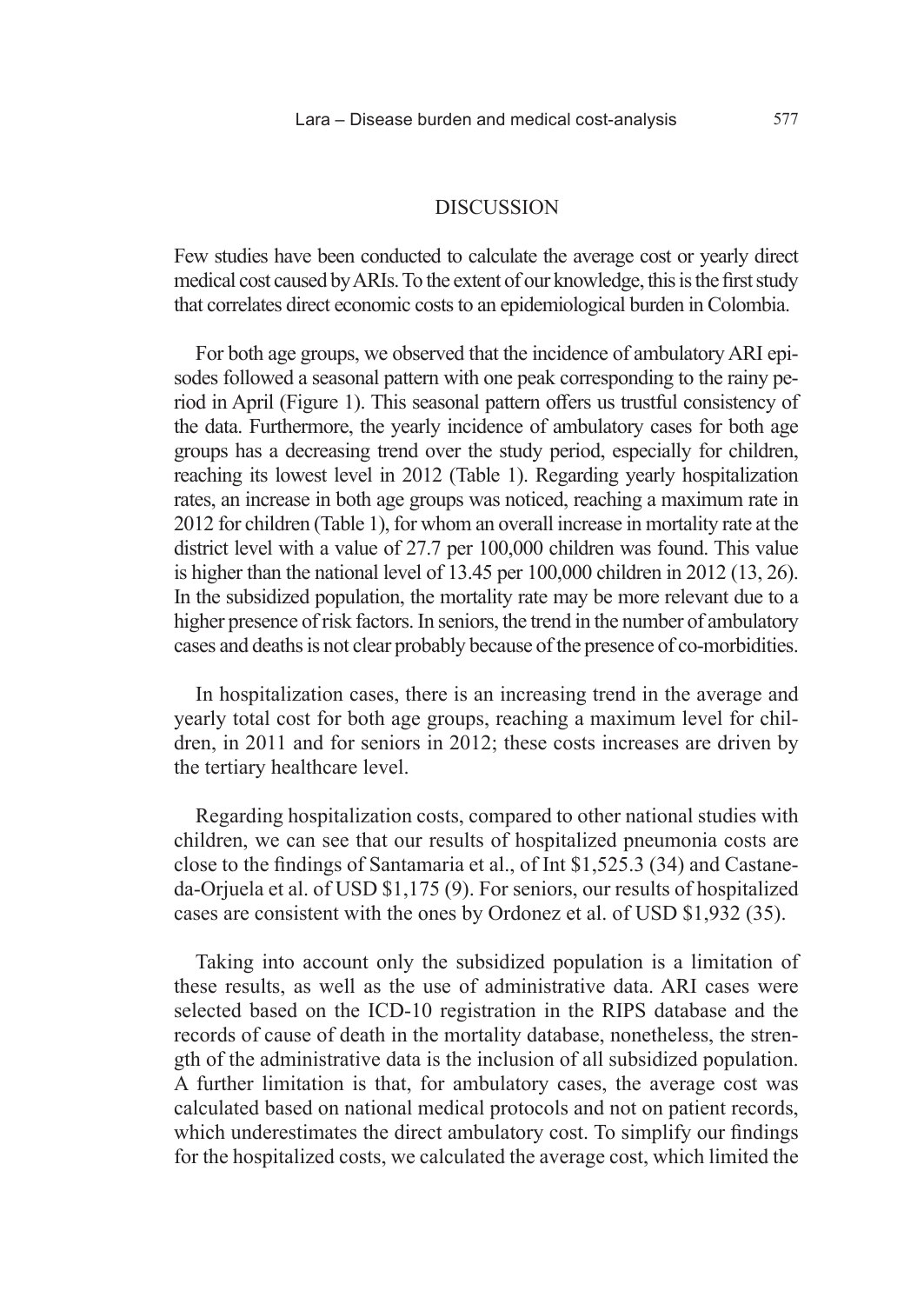statistical distribution of the data. Also, direct medical and indirect costs spent by households were not considered since these costs could represent a high economic burden for households.

In order to diminish the impact of ARIs and other diseases caused by pneumococcus and seasonal influenza viruses. Colombia introduced a Pneumococcal Conjugated Vaccine in 2009 for children (37). Similarly, the seasonal influenza vaccine was included in 2009 in the national immunization schedules for children under 60 months old (38). For population aged 60 and older, the influenza vaccine was introduced in 2009 (38) and the pneumococcal polysaccharide vaccine in 2011 (10).

Despite the introduction of these vaccines, increases in hospitalization rates, mortality rates and related direct medical costs due to ARI in these two age groups were observed. Our analyses require better surveillance data in order to typify the pathogens that cause the disease burden of ARIs. Additional studies are also needed to provide a better understanding of the immunization campaigns including effectiveness, vaccines serotype coverage and timeliness.

Finally, socioeconomic factors could contribute to the observed increases in severity and mortality due to ARIs. The increases in the severity in children could be explained by the high percentage of young mothers with limited education and inadequate knowledge of prenatal and neonatal care (17,22). In this community, there are administrative and geographical barriers that could impede access to health facilities and treatments; the households could avoid bringing patients to health providers due to transportation costs and inadequate housing and sanitary conditions could also exacerbate the increase in severity of ARIs. In addition, San Cristobal district has experienced increases in rainfall levels in the past years, which may also explain the increases in severity of ARI. Other factors, such as malnutrition in children, passive smoking and air pollution, may also be involved in the increase of the severity of ARIs.

Direct medical costs of ARI represent an important economic burden on the subsidized health system of this community. The low-income stratum experiences a higher economic and disease burden than the national average stratum. Our findings highlight the need for further studies in the introduction of new vaccination strategies and evaluation of social, economic and environmental indicators related to economic and disease burden of ARI ♦

*Conflicts of interests*: None.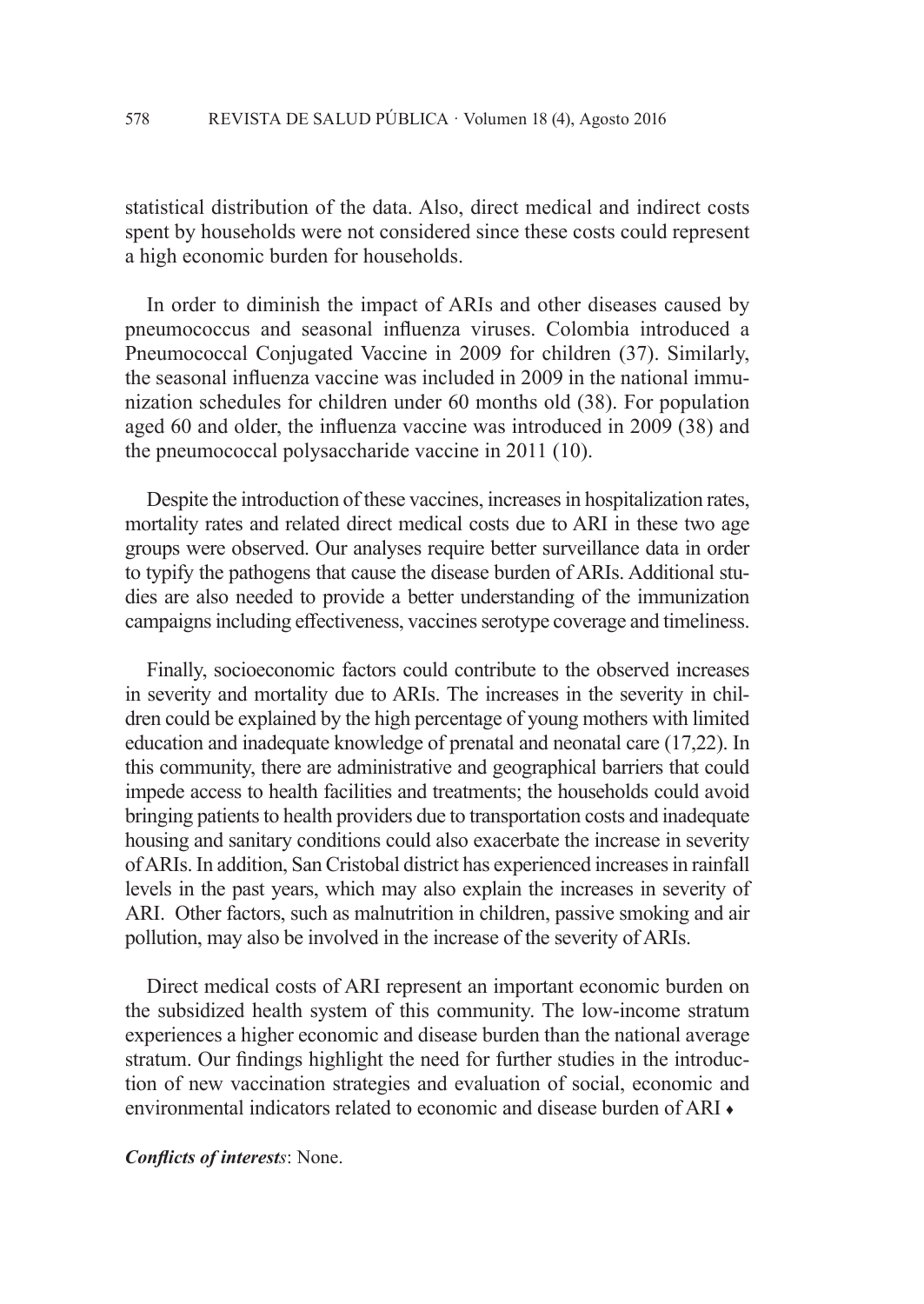### **REFERENCES**

- 1. Murray CJ, Vos T, Lozano R, Naghavi M, Flaxman AD, Michaud C, et al. Disability-adjusted life years (DALYs) for 291 diseases and injuries in 21 regions, 1990-2010: a systematic analysis for the Global Burden of Disease Study 2010. Lancet. 2012;380(9859):2197-223.
- 2. Lozano R, Naghavi M, Foreman K, Lim S, Shibuya K, Aboyans V, et al. Global and regional mortality from 235 causes of death for 20 age groups in 1990 and 2010: a systematic analysis for the Global Burden of Disease Study 2010. Lancet. 2012;380(9859):2095-128.
- 3. World Health Organization. Initiative for Vaccine Research (IVR) Acute respiratory infections [Internet]. 2013. Available from: http://apps.who.int/vaccine\_research/diseases/ ari/en/. Cited 2014 Feb 02.
- 4. Li S, Leader S. Economic burden and absenteeism from influenza-like illness in healthy households with children (5-17 years) in the US. Respir Med. 2007;101(6):1244-50.
- 5. Ministerio de Salud y Protección Social, Instituto Nacional de Salud, República de Colombia. Protocolo de vigilancia en Salud Pública Infección Respiratoria Aguda (IRA), Subdirección de Prevención Vigilancia y Control en Salud Pública; 2016.
- 6. Alvis-Guzman N, de la Hoz Restrepo F, Higuera AB, Pastor D, Di Fabio JL. The economic costs of pneumonia in children under 2 years of age in Colombia. Rev Panam Salud Publica. 2005;17(3):178-83.
- 7. Ministerio de Salud y Protección Social, República de Colombia. Infecciones Respiratorias Agudas (IRA) [Internet]. 2013. Available from: https://www.minsalud.gov.co/salud/Paginas/Infecciones-Respiratorias-Agudas-(IRA).aspx. Cited 2014 Feb 2014.
- 8. Buzzo AR, Roberts C, Mollinedo LG, Quevedo JM, Casas GL, Soldevilla JM. Morbidity and mortality of pneumonia in Ederlies in six Latin American countries. Int J Infect Dis. 2013;17(9):e673-7.
- 9. Castaneda-Orjuela C, Alvis-Guzman N, Velandia-Gonzalez M, De la Hoz-Restrepo F. Cost-effectiveness of pneumococcal conjugate vaccines of 7, 10, and 13 valences in Colombian children. Vaccine. 2012;30(11):1936-43.
- 10. Castaneda-Orjuela C, Alvis-Guzman N, Paternina AJ, De la Hoz-Restrepo F. Cost-effectiveness of the introduction of the pneumococcal polysaccharide vaccine in elderly Colombian population. Vaccine. 2011;29(44):7644-50.
- 11. Porras-Ramirez A, Alvis-Guzman N, Rico-Mendoza A, Alvis-Estrada L, Castaneda-Orjuela CA, Velandia-Gonzalez MP, et al. [Cost effectiveness of influenza vaccination in children under 2 years old and elderly in Colombia]. Rev Salud Publica (Bogota). 2009;11(5):689-99.
- 12. Alvis-Guzman N, Orozco-Africano J, Paternina-Caicedo A, Coronell-Rodriguez W, Alvis-Estrada L, Jervis-Jalabe D, et al. Treatment costs of diarrheal disease and all-cause pneumonia among children under-5 years of age in Colombia. Vaccine. 2013;31 Suppl 3:C58-62.
- 13. Fundación Santa Fe de Bogotá, Seguimiento al Sector Salud en Colombia, Así vamos en salud. Tasa de Mortalidad por Infección Respiratoria Aguda (IRA) en menores de 5 años [Internet]. 2009 .Available from: http://www.asivamosensalud.org/inidicadores/ estado-de-salud/grafica.ver/11. Cited 2014 Feb 02.
- 14. Nair H, Brooks WA, Katz M, Roca A, Berkley JA, Madhi SA, et al. Global burden of respiratory infections due to seasonal influenza in young children: a systematic review and meta-analysis. Lancet. 2011;378(9807):1917-30.
- 15. Peasah SK, Azziz-Baumgartner E, Breese J, Meltzer MI, Widdowson MA. Influenza cost and cost-effectiveness studies globally - A review. Vaccine. 2013;31(46):5339-48.
- 16. Empresa Social del Estado Hospital San Cristóbal. Diagnóstico local en salud con participación social 2011 localidad cuarta San Cristóbal, Bogota D.C.; 2012.
- 17. Empresa Social del Estado Hospital San Cristóbal. Diagnóstico local en salud con participación social 2012 localidad cuarta San Cristóbal, Bogota D.C.; 2013.
- 18. Secretaría de Hacienda Distrital, República de Colombia. Ingresos, gastos y exclusión social en Bogotá, Serie de Equidad y Bienestar No 8, Bogota D.C.; 2006.